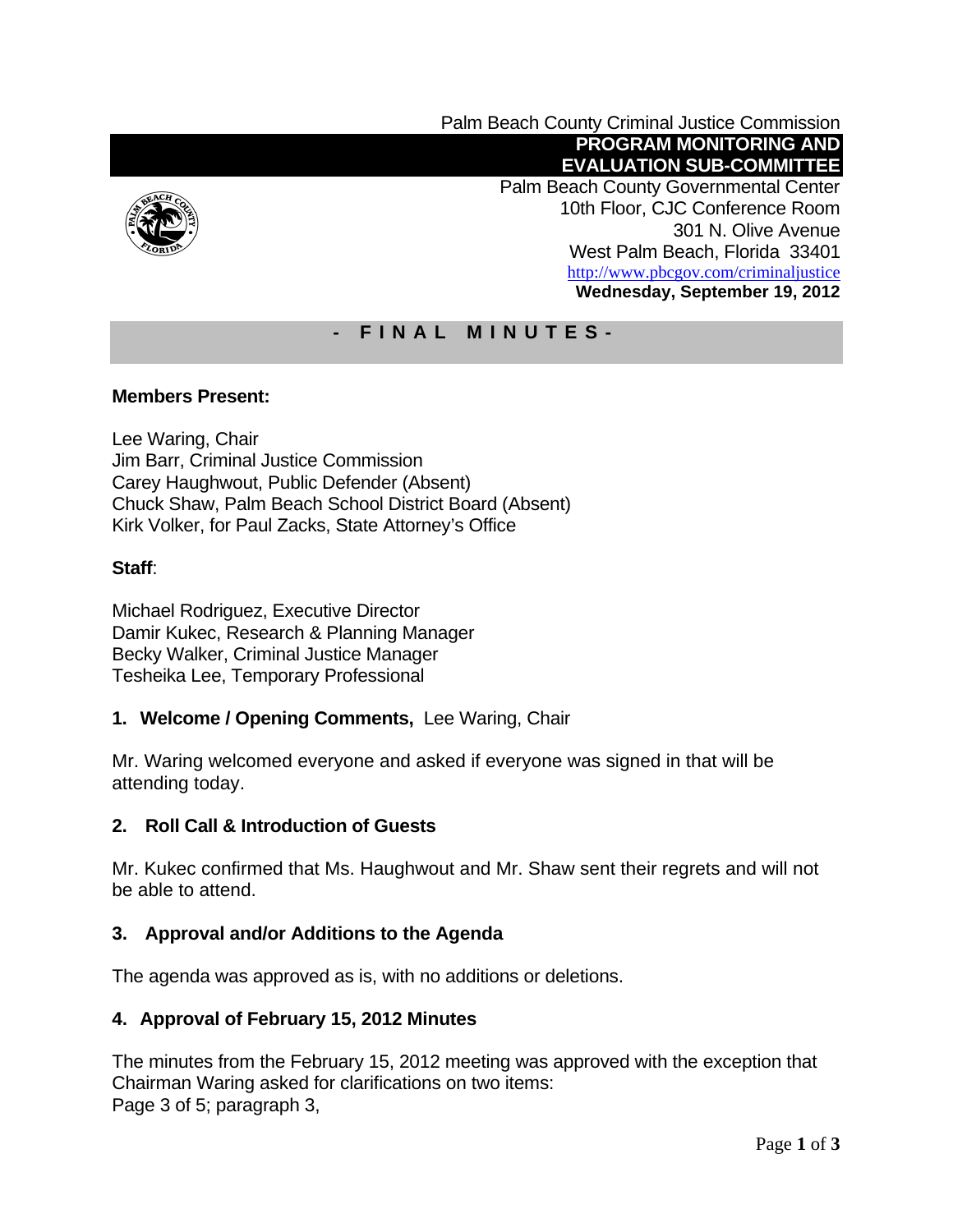Page 4 of 5; paragraph 2

# **5. Chairman's Comments**

Recording did not begin at the beginning of the meeting.

### **6. Old Business (Recording did not begin at the beginning of the meeting.)**

The meeting started with the review of Attachment A, the interim report on fiscal year 2012 program outcomes and comparison groups identified in the peer review literature. There was a brief presentation by the Chairman followed by discussion and questions. Most of the discussion concerned the use of recidivism as an outcome measure. Mr. Rodriguez noted that, as an example, in Adult Drug Court, he would really like to know if they (the participants) ever start using drugs again. However, once they are no longer clients of the drug courts, they are not required to submit to testing or self reporting. As a result, we are forced to examine recidivism and the type of arrest (e.g., drug offenses or other offenses). He noted that recidivism is by far one of the most important thing that we're looking at, because the whole point of the re-entry program is save costs related to incarceration for jail or prison.

It was noted that while other outcomes are important, recidivism is by far the most important and effective way of examining how the program is working. If we start to look at other variables such as relapse, like other studies have done, these types of variables are associated with long term studies and tracking individuals outside of the court ordered timeframe. Such an approach has its challenges that include "attrition"; where drug court clients move away or cannot be located for study follow-up.

Chairman Waring stated that he would like the report to clarify that although there are no comparative studies in the peer review literature for Riviera Beach Civil Drug Court, we should clarify that we are doing an outcome study that we will include a control group for comparison – this will also include a review of arrest history with the Florida Department of Law Enforcement (FDLE). Mr. Kukec noted that the director of Riviera Beach Civil Drug Court was also unable to locate a similar program across the Country.

There was a request that the report include a definition of "meta data" analyses/studies. Mr. Rodriguez noted that there was also a need to clarify that the definition of recidivism is not uniform across studies. For example, the recidivism rate for the county's "RESTORE" reentry program is reported as .8%, which represents a return to a state Florida Department of Corrections (DOC) facility. On the other hand, if we include "rearrest" as recidivism, the percentage would be 7%. The DOC statewide recidivism rate is approximately 33% - returning to a DOC facility within three years after release. It was recommended that the report include specific numbers used to calculate the percent of those that recidivate.